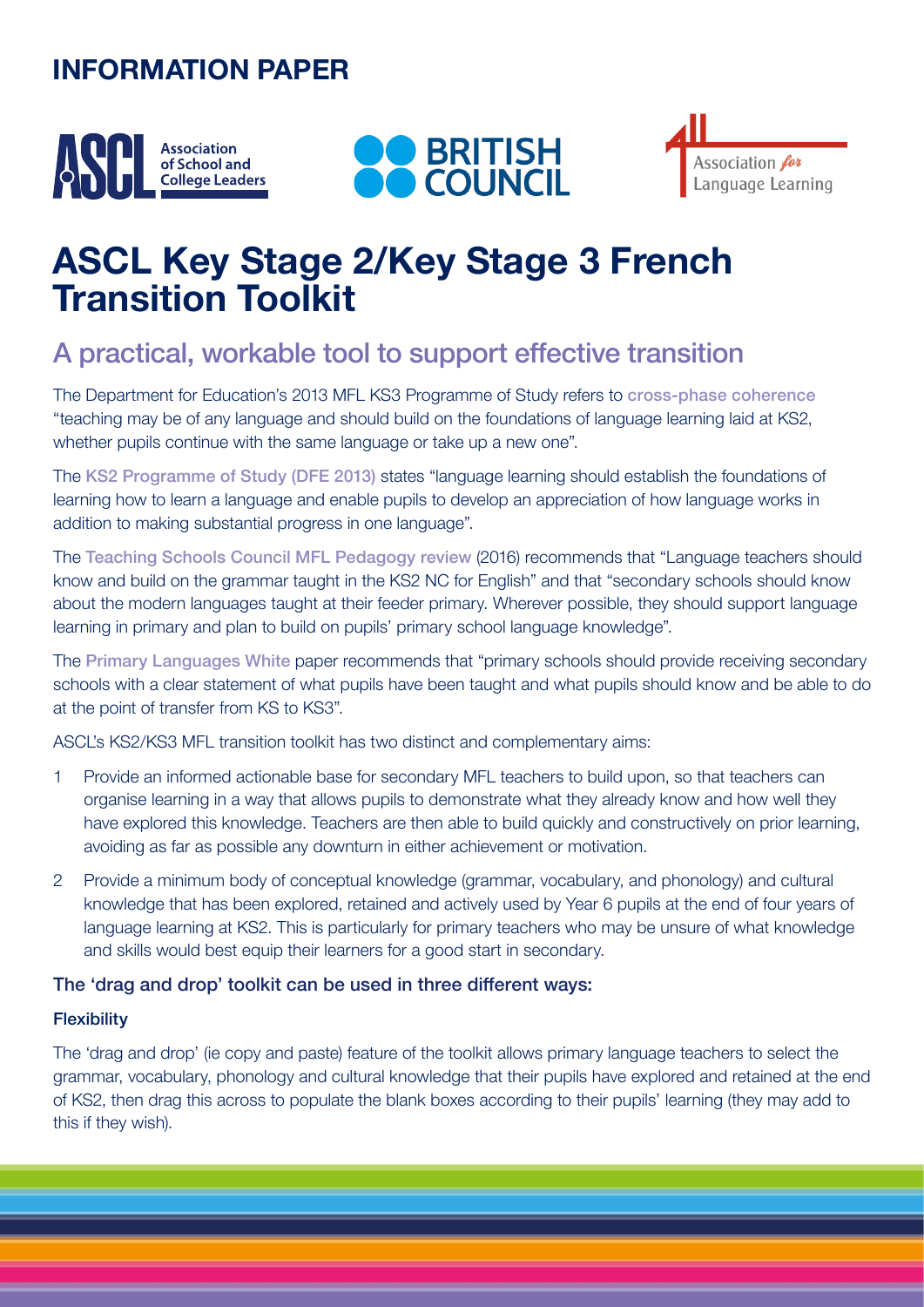#### Transition scenarios

- 1 Where there are a small number of collaborative partner feeder schools, joint discussions can lead to an agreed conceptual body of knowledge to drag into and populate the blank boxes.
- 2 Where there are a large number of feeder primary schools, each school can 'drag and drop' their pupils' learning into the boxes, and secondary colleagues can determine the overlap in learning, so that there is at least a common actionable baseline.
- 3 Where a different language is taught in KS3 to KS2, secondary colleagues can use the populated toolkit to support the learning of a second language through making links to what they have learnt and building on transferable skills.

Where language teachers in partner primary and secondary schools are unable to meet, the toolkit can act as a virtual dialogue tool, giving primary colleagues autonomy to share examples of vocabulary, grammar and phonology explored and giving secondary colleagues the opportunity to request certain areas be explored.

The toolkit is available in French, German, and Spanish and can be used or adapted by groups of partner and feeder schools. The aim is to provide genuine continuity of language learning between phases. It is important to note that the examples given here are exemplification only, this is not a prescriptive list. By the end of KS2, children should know a range of all word types, ie noun, pronoun, adjective, verb, adverb, conjunction, preposition as illustrated here.

#### Department of Education:

"Pupils should be taught to understand basic grammar appropriate to the language being studied, including (where relevant): feminine, masculine and neuter forms and the conjugation of high-frequency verbs; key features and patterns of the language; how to apply these, for instance, to build sentences; and how these differ from or are similar to English."

This statement is taken from the [DfE KS2 Programme of Study for languages](https://www.gov.uk/government/publications/national-curriculum-in-england-languages-progammes-of-study). Whilst it makes suggestions as to which grammar 'should' be taught, many indications are broad and generalised such as 'key features and patterns of the language'.

ASCL's toolkit builds on [other transition toolkits](https://www.all-languages.org.uk/wp-content/uploads/2016/04/Transition-Toolkit.pdf) and aims to provide some suggested linguistic knowledge which has been retained and can be actively used by pupils at the end of KS2. Inevitably pupils will have encountered more language than outlined here but this essential content and progress forms the basis for effective transition between stages as well as points of reference when introducing a new language in KS3. Repeating work is a strong demotivator; whereas if key language is revisited and extended, it can help with a sense of progress noted to be important for motivation and [transition](http://www.ripl.uk/wp-content/uploads/2020/04/OASIS_Summary_Graham_et_al._2016-5.pdf).

The suggestions are informed by and complement most commercial resources and packages aimed at supporting the teaching of KS2 languages.

#### Overview of core elements

- Gender
- Agreement
- Nouns
- Adjectives
- Subject pronouns
- Possessive pronouns

#### **www.ascl.org.uk**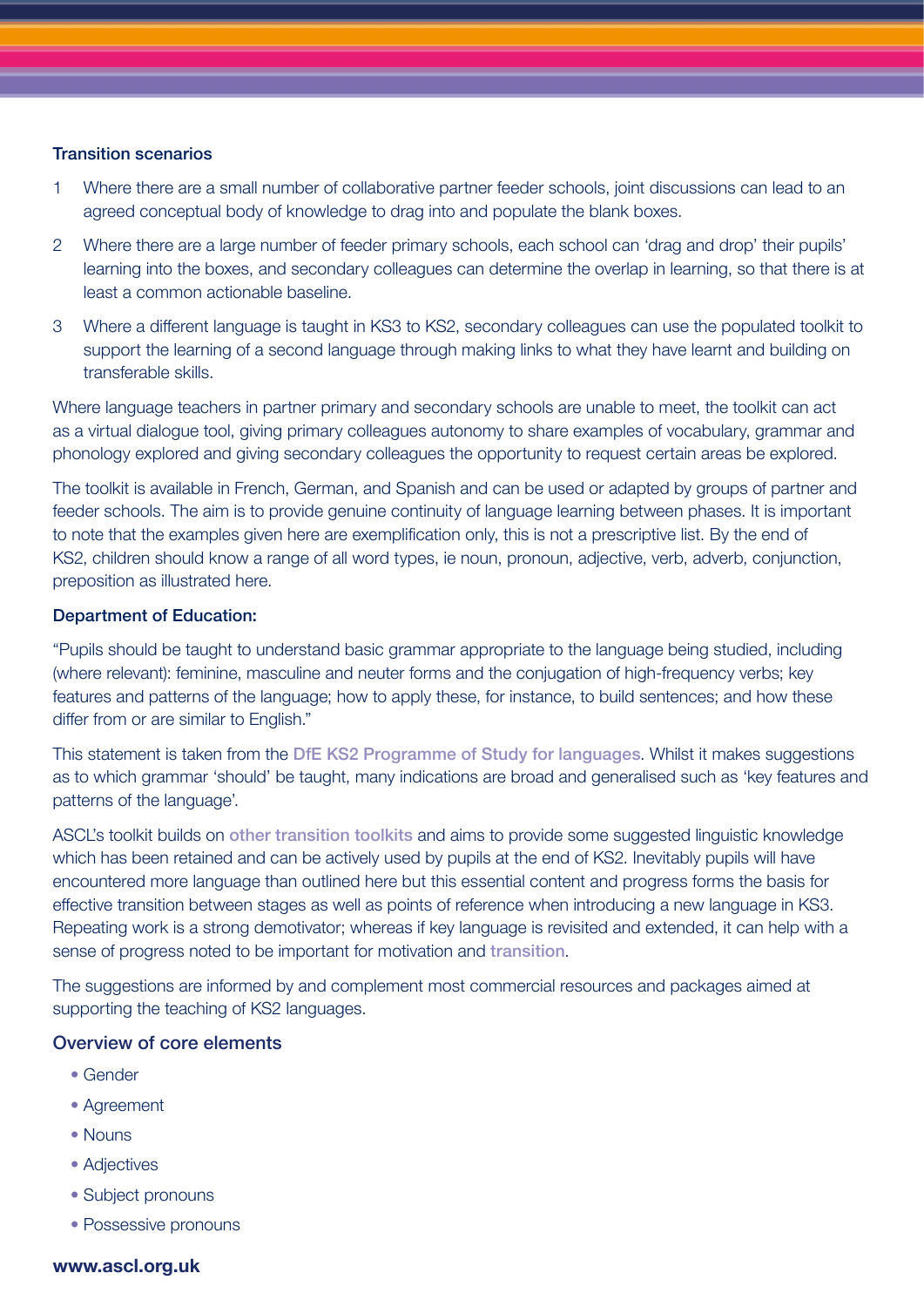- High frequency regular verbs
- High frequency irregular verbs
- Adverbs and adverbial phrases
- Prepositions
- There is/are
- Opinions (verbs and adjectives)
- How to make nouns plural
- Questions
- Imperatives
- Suggested Classroom Instructions to be used at KS2
- Suggested questions to be covered at KS2
- Agreed grammatical English terminology eg nouns, articles, determiners
- High frequency language such as colours, days of the week and months
- Conjunctions and intensifiers
- Key phonemes/graphemes
- Word order
- Cultural knowledge
- Numbers

### Further information

DfE, National Curriculum in England: Languages programmes of study https://www.gov.uk/government/publications/national-curriculum-in-england-languages-progammesof-study

Teaching Schools Council, *Modern Foreign Languages Pedagogy Review* https://tscouncil.org.uk/wp-content/uploads/2016/12/MFL-Pedagogy-Review-Report-2.pdf

Research in Primary Languages, *White Paper: Primary Languages Policy in England* http://www.ripl.uk/wp-content/uploads/2019/02/RIPL-White-Paper-Primary-Languages-Policy-in-England.pdf

ALL Connect Transition Toolkit https://www.all-languages.org.uk/wp-content/uploads/2016/04/Transition-Toolkit.pdf

Suzanne O'Farrell, ASCL MFL Consultant

British Council

Association for Language Learning

June 2020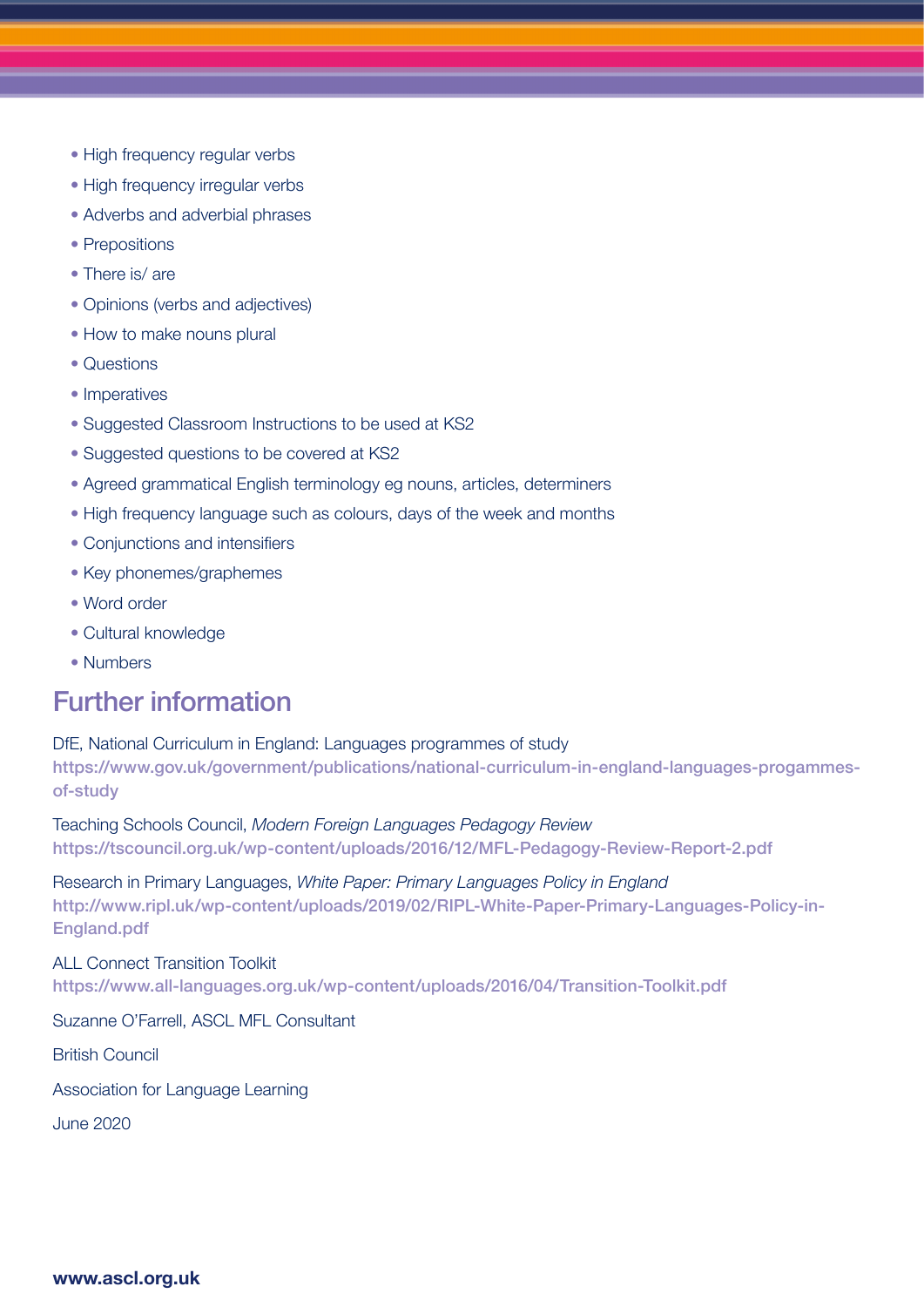# Appendix

### French schemes of work for Key Stage 2

CAVE LANGUAGE's KS2 French Scheme of Work and Mixed-Age French Scheme have detailed lesson plans and resources which include: IWB activities with sound; embedded 'Physical French Phonics' images with sound; templates for classroom resources; audio for the scanned story books and rhymes; accompanying workbooks to download. The scheme is based on the language progression in the 'Catherine Cheater' Schemes of Work Years 3 and 4. To access the scheme, proof of purchase is needed of the related resources www.cavelanguages.co.uk/schemes-of-work

**EARLY START's** lively videos feature real children in varied, interesting contexts, filmed in the foreign country, with authentic voices, and glimpses of everyday life and culture to help young beginners get a sound, ageappropriate foundation for language learning. These structured online resources offer lots of support for nonspecialist teachers: 'whiteboard talking flashcards', original and authentic songs and cultural presentations. A Teacher's Manual aids lesson planning, with games and activities. Early Start offers a FREE TRIAL/ INSPECTION SERVICE www.earlystartonline.com

HIGH FIVE FRENCH and HIGH FIVE SPANISH are online, video-based resources suitable for all stages of primary school. Each lively and enjoyable episode of the 40-lesson scheme includes a video, accompanying audio materials, activity sheets and challenges to encourage children to develop their confidence in speaking and understanding the language. Also included are comprehensive notes for teachers, meaning that High Five can be used effectively by teachers with little or no experience. https://rlneducation.com

**ILANGUAGES** offers a popular and innovative KS2 scheme in French and Spanish designed for teachers of all abilities. It has a strong phonics focus and includes engaging stories, songs, games and cultural videos as well as end of year assessments and an app to reinforce learning outside the classroom. Teachers can find out more information and request a trial/ samples at: www.ilanguages.co.uk/primary.php

KAPOW PRIMARY makes bite sized teacher demo videos for primary French, alongside accompanying lesson plans and resources. It's great for helping subject leaders or specialist teachers ensure progression of skills across a school, but also for teachers who are less confident at teaching languages or are perhaps totally new to MFL. We offer a free trial as well as free subject leader toolkits: https://blog.kapowprimary.com/free-7-day-trial/?fbclid=IwAR251nnSaTUEWsVxnpgCsVcTvzHZQ74j\_JCoiL8OfwIVkL1iAJiSk7IPsc4

LA JOLIE RONDE FRENCH AND SPANISH SCHEME OF WORK is a flexible four year scheme providing support to non-specialist teachers and a guide for the more experienced. Available in French or Spanish and split for years 3 and 4 and 5 and 6, everything is pre-prepared and planned. Also available are Pupil Activity Books, training courses and FREE Trials of the Scheme.

French www.language-resources.co.uk/french-resources/schemes-of-work

Spanish www.language-resources.co.uk/spanish-resources/schemes-of-work

LANGUAGE ANGELS are awardwinning language teaching resources designed so all primary schools can embed and sustain a foreign language as part of their curriculum offering. All teachers/subject leaders, irrespective of their linguistic ability, have everything they require in one place. From IWB materials, long and short-term planning, full assessment, songs/raps, desk-based activities, interactive games to curriculum guidance. Take a FREE six - week trial to everything! www.languageangels.com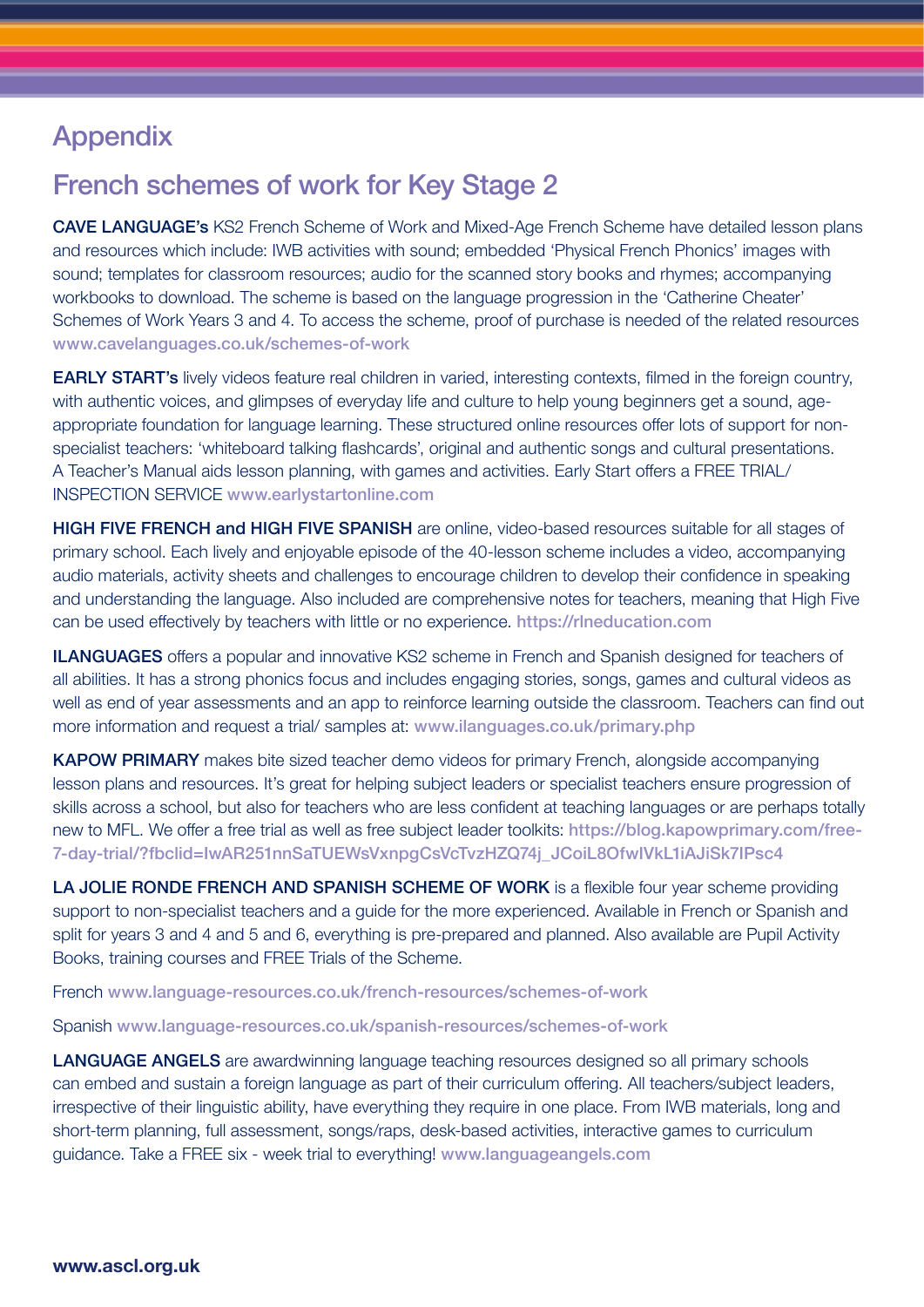LANGUAGE MAGNET offers an award-winning course in both French and Spanish for KS2, which is designed to enable non-specialists to deliver expert MFL lessons confidently. With teacher guides, module overviews, detailed lesson plans, humorous presentations with sound files, fun activity sheets, games and resources, the scheme is excellent value for money and is a fantastic solution for primary languages. Online coaching is also available at www.languagemagnet.com

MR FRENCH is a website where you can find great and fun resources for Y3 up to Y6. With cute and happy cartoons, the topics are adapted for children and motivate them to learn French while having fun! The lessons are made for teachers who speak French but also those who don't! Everything is done for you: scheme of work, lesson plans, PowerPoints with sounds embedded in them, differentiated assessments, songs, games and activities. You can find a sample of the whole greetings topic to see what you would get if you subscribe for only £15/year https://mrfrench.uk/

POWERLANGUAGE FOR SCHOOLS aims to help teachers deliver a progressive and contextualised language programme to learners aged 3 to 12 years, and are used by over 50% of schools in Scotland. The Planners and Associated Resources section supports progression from Nursery through to early secondary school, using animations, videos and songs. Responsive resources for the nursery, primary and early secondary curriculum include Health and Well Being, Literacy, Numeracy, Social Studies, Science and Technologies, Expressive Arts, PE, Outdoor Learning. Contact E: info@powerlanguage.net for more info or visit [http://powerlanguage.net](http://powerlanguage.net
)

**PRIMARY LANGUAGES NETWORK** transforms the provision of languages in primary schools with engaging teaching resources and comprehensive planning and assessment tools. We offer our KS2 primary scheme of work in FRENCH, GERMAN and SPANISH which includes both 'Click2Teach' for non-specialist teachers with audio stories, videos, songs, games and a language up-skilling course and 'BeCreative' for confident language teachers with lesson plans, creative ideas and resources. To find out more and organise your virtual tour, please visit www.primarylanguages.network

**SALUT!** is CGP's set of IWB resources for KS2 French. It has everything you need for fun-packed weekly French lessons throughout Years 3 to 6, with brilliant songs, games, stories and much more. And of course, we've included full support for all teachers — whether you're a fluent French speaker or completely new to the language. www.cgpbooks.co.uk/info/welcome-to-salut!

**THE CATHERINE CHEATER SCHEMES OF WORK** for French and Spanish provide weekly lesson plans plus ideas for daily practice – Practice Parcels, together with accompanying PowerPoint presentations that model the spoken language and support with visuals. CD-ROM, fully adaptable www.goldendaffodils.co.uk Follow us at www.facebook.com/goldendaffodils/

### French Schemes of Work for Key Stage 2 – Free of charge

The PRIMARY FRENCH PROJECT provides free teaching materials that aim to train all who teach French in KS2. The materials have been produced by the Institut français du Royaume-Uni (IFRU), with the Association for Language Learning (ALL) and Network for Languages.

Suitable for all practitioners, including those who have no prior knowledge of the language, and also specialist linguists who are new to teaching children in KS2, the materials aim to train the teacher by providing the subject knowledge that is needed in order to meet the requirements of the Programme of Study for Languages in KS2, as well as age-appropriate language-teaching methodology.

The teaching materials include lesson plans and PowerPoint Presentations for the interactive whiteboard. The PowerPoint presentations include all images and voice recordings necessary to model language and grammatical concepts to children.

#### **www.ascl.org.uk**